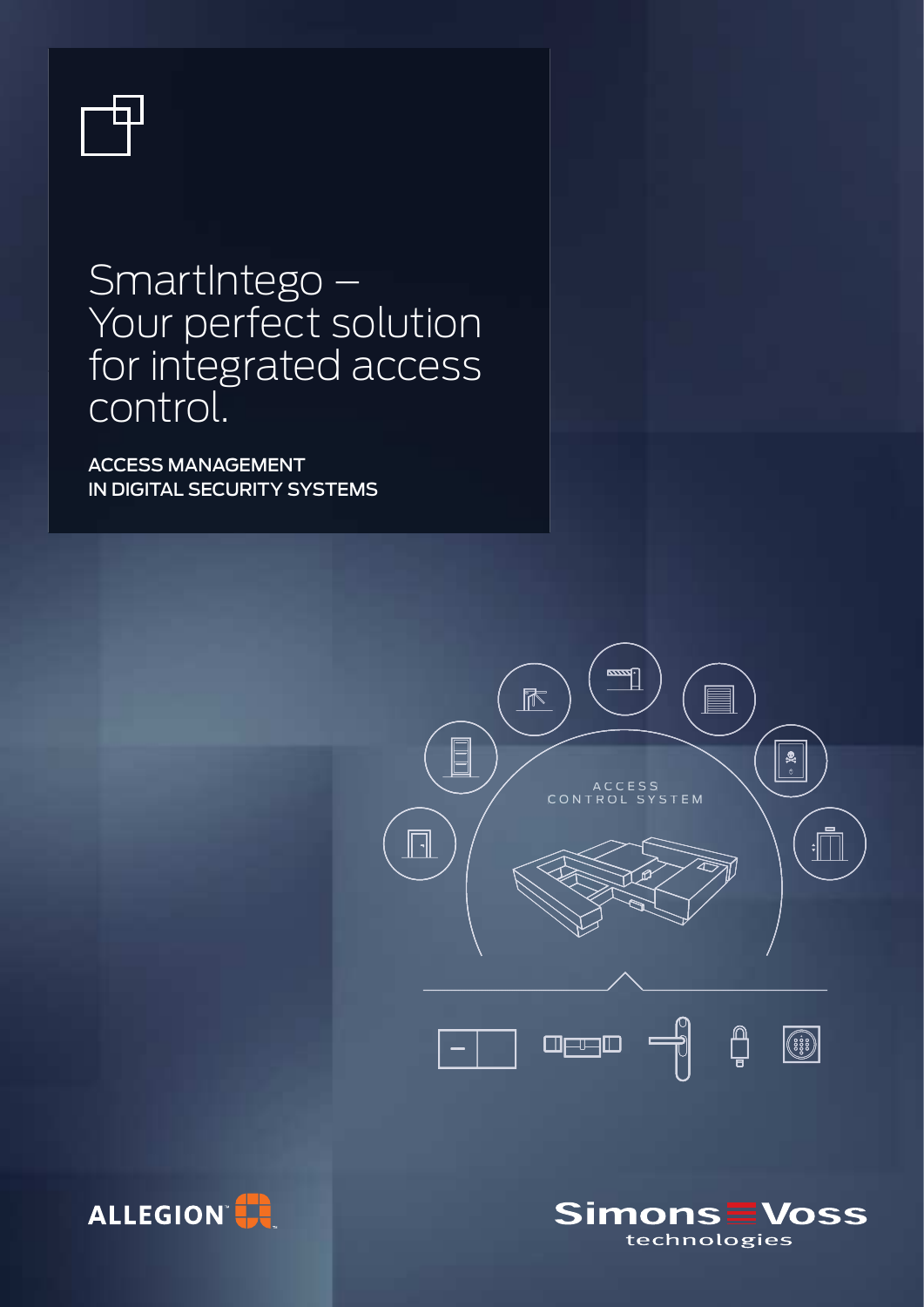### Digital access control systems are valued highly in security technology for buildings. SmartIntego by SimonsVoss impresses with seamless integration and optimum quality.

Who is allowed to be in specific parts of the building and who isn't? How flexibly can individual access be managed? What locking media can be used? How quickly can people and rooms be protected in the event of panic or attack situation? Questions such as these present enormous challenges to those responsible for building security. This is particularly the case when the access control system is to be seamlessly embedded into the overall building management system. SimonsVoss provides a definitive answer: SmartIntego. Developed by the world-renowned technology leader for digital locking and access control systems. Flexible, innovative and German manufactured.



# What really matters.

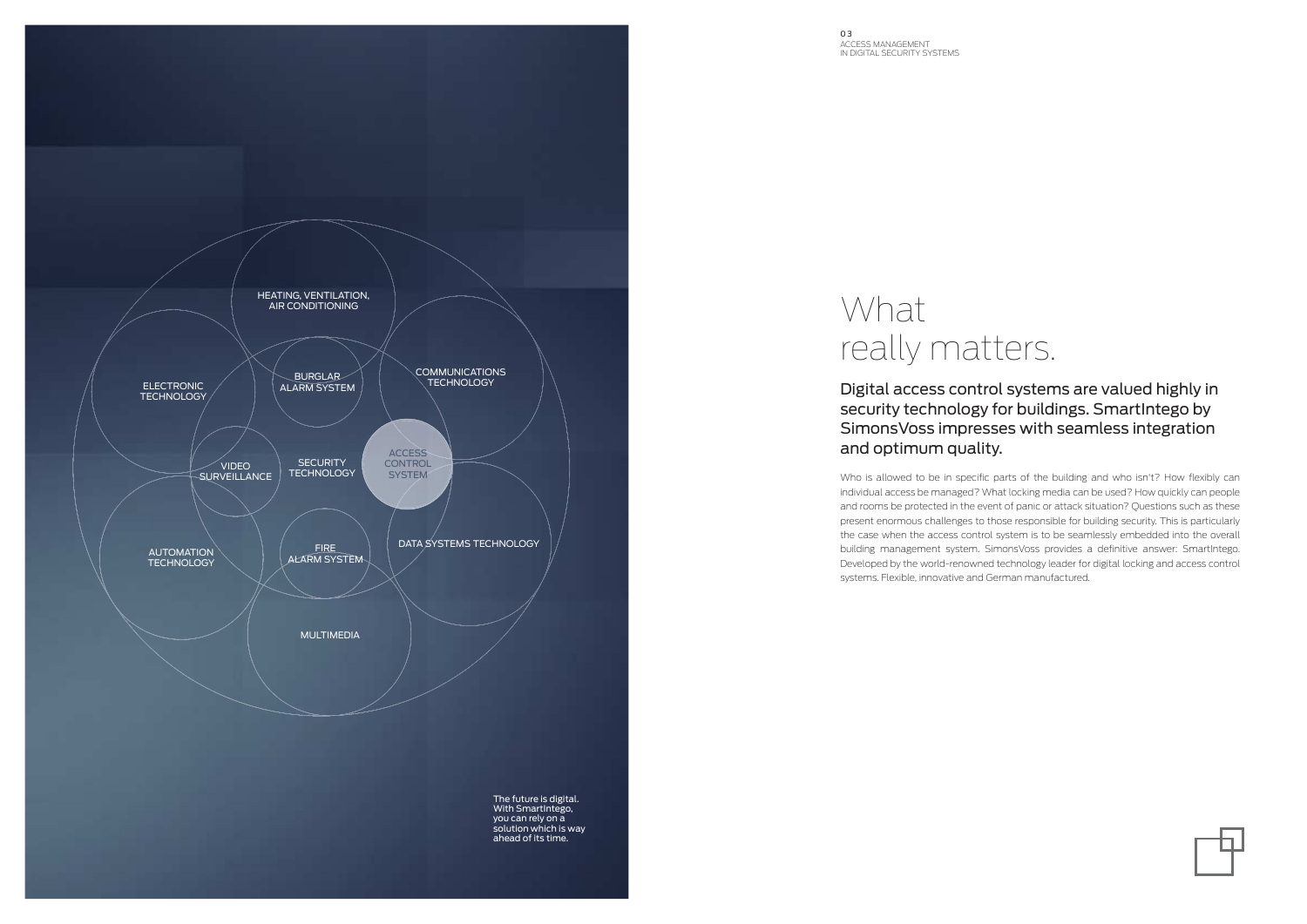# SmartIntego. More than you expect.

In terms of security and convenience, there is no alternative to electronic ID media, digital cylinders and handles when it comes to locking access points without a key. limited access rights to be deployed, for example while locking operations can also be logged without interruption.

When combined with other security systems such as fire and intruder alarms or

the click of a mouse or if any users leave the organisation. New SmartCards can be generated instantly with specific authorisations, delivering significant on investment.

 $0.4$  0.4 ACCESS MANAGEMENT IN DIGITAL SECURITY SYSTEMS

> video surveillance, keyless locking assists significantly towards ensuring safety and well-being for people within the building.

SmartIntego allows individual and time-Different systems are increasingly combined If lost, SmartCards can be blocked at effectively it can be incorporated into a administrative cost savings and fast return the stability and intelligence of its locking and operated in a TCP/IP-based network to reduce the complexity of security technology while increasing its effectiveness. The more powerful a system is and the more network, the better the overall solution is. In normal situations or in the event of a fire, intrusion or another emergency, a security system's efficiency ultimately depends on and access components. Introducing SmartIntego, the new standard in building security.



<sup>&#</sup>x27;As the person responsible for building security systems, I set maximum requirements for access management. SmartIntego is my first choice.

SmartIntego can also be integrated into varying IT infrastructures via existing user interfaces cost effectively and without the added complication of connecting through additional databases or software.

The system features a unique mounting technology to affix cylinders and handles to doors without needing to drill holes. This brings real benefits for rental property and fire doors, where drilling is forbidden.

In online mode, the battery cells can manage up to 80,000 activations while the average battery life in standby mode is five years.

Access control with SmartIntego integrates the distinctive advantages of digital locking into complex building management systems.

> Intuitive operation using existing software ensures that the time and expense for administration and training are kept to a minimum.

### State of the art

Integration of electronic instead of mechanical access control in existing building systems, based on flexible interfaces, high-performance protocols and open system design.

### Use of existing IT infrastructure

### Simple, cable-free installation

Cables do not need to be installed or connected. Standard batteries ensure that cylinders and handles do not depend on an external power supply.

### Snap-in installation

### Extremely long battery life

### Maximum security

Events logged to record which users have gained access to a particular place at specific times. Lost SmartCards are instantly blocked and unauthorised key copying eliminated (3D printing).

### Exceptionally flexible without limitations

Extremely simple processes thanks to interfaces between HR department and access system management. Trouble free handling of modifications to the organisation and room use in places where employees change on a frequent basis. SmartCards can be issued with limited validity for users such as visitors or maintenance staff.

#### Low costs for administration and training

### Digital locking with SmartIntego – highlights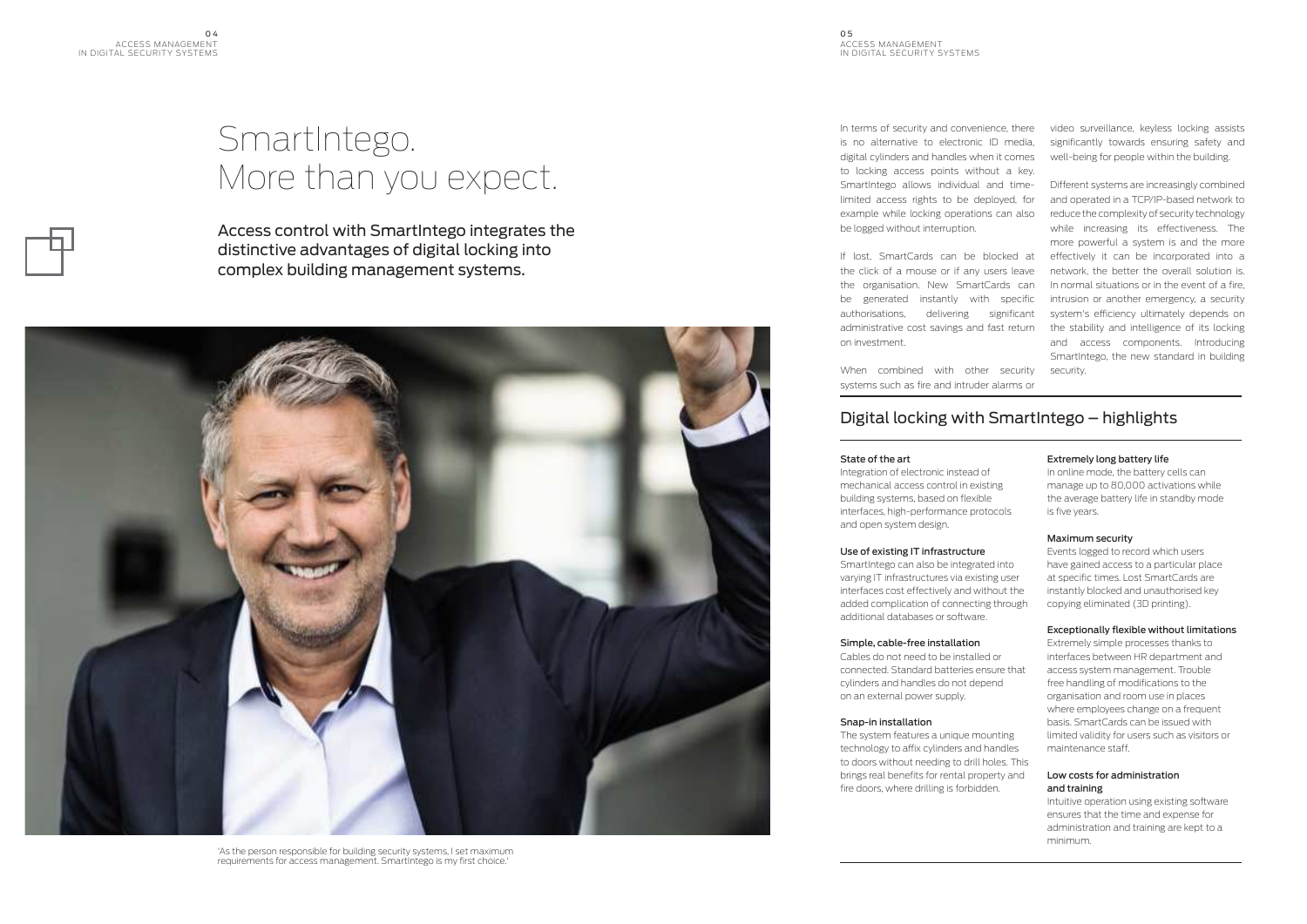With its high-performance communication UID as per ISO 14443 for MIFARE®, Legic protocols, SmartIntego can be seamlessly incorporated into existing access control System component auto-configuration in SmartIntego Manager ensures that there integration compared to other systems.

matches the high expectations which building operators and managers have of technology leaders for digital locking and access control systems. One advantage of the system is its 868-MHz are also able to communicate with the technology, which ensures reduced power access control system in offline mode via consumption and wide, interference-free what is known as a 'virtual network' using ranges in the radio network. This means a SmartCard as an identification medium. that there is no interference from other networks in 2.4 GHz range, such as WLAN and Bluetooth.

or building management systems. In SmartIntego, SimonsVoss offers a solution is minimal effort involved in component use. These components excel thanks to The scope of services and features ensure optimum security – for people, for with components which have proven their worth a thousand times over in practical their German manufactured quality and excellent design. Unique functions also investment and for the future.

### Alternatively networked with offline too

The SmartIntego product line consisting of security-relevant information such as access a locking cylinder, SmartHandle, padlock and PIN code keypad can handle the access lists for each locking operation. This transmission standards in all established card formats such as MIFARE® Classic, MIFARE Plus®, MIFARE® DESFire®/EV1 and

Advant and HID iClass.

03 SmartIntego **SmartHandle** 

The SmartHandle, cylinder and padlock Not only can cards be read, but they can also be written on. This allows data transfer between the access control system and SmartIntego locking media to forward key rights, blacklists, battery status and physical provides mixed functionality between online and offline locking devices within the overall system.

# SmartIntego. Your perfect solution for integrated access control.

SmartIntego components such as SmartIntego locking cylinders, SmartHandles, PIN code keypads, padlocks and GatewayNodes can be easily integrated into multifaceted security systems.

### Exceptional

- **::** Remote release: individual locking devices can be activated centrally without a SmartCard.
- **::** Permanent release: doors or groups of doors can be switched to 'open' or 'closed' without a SmartCard for specific time frames.
- **::** Multi-reader: locking devices can read different card formats.
- :: Office mode: users can use their cards to activate doors in office mode. For instance; a lock can be permanently activated by pre-defined users during working hours.
- **::** Online mode: doors are linked to the central computer. Online mode allows firmware to be updated in a wireless link via GatewayNodes.
- **::** Battery and signal strength: battery status and signal strength are displayed on all software platforms. If the signal strength between a locking device and GatewayNode reduces due to building alterations, then the locking device can be re-assigned to an alternative GatewayNode with higher signal strength.



01 SmartIntego GatewayNode

02 SmartIntego Locking Cylinder

04 **SmartIntego** Padlock

05 SmartIntego PIN code keypad





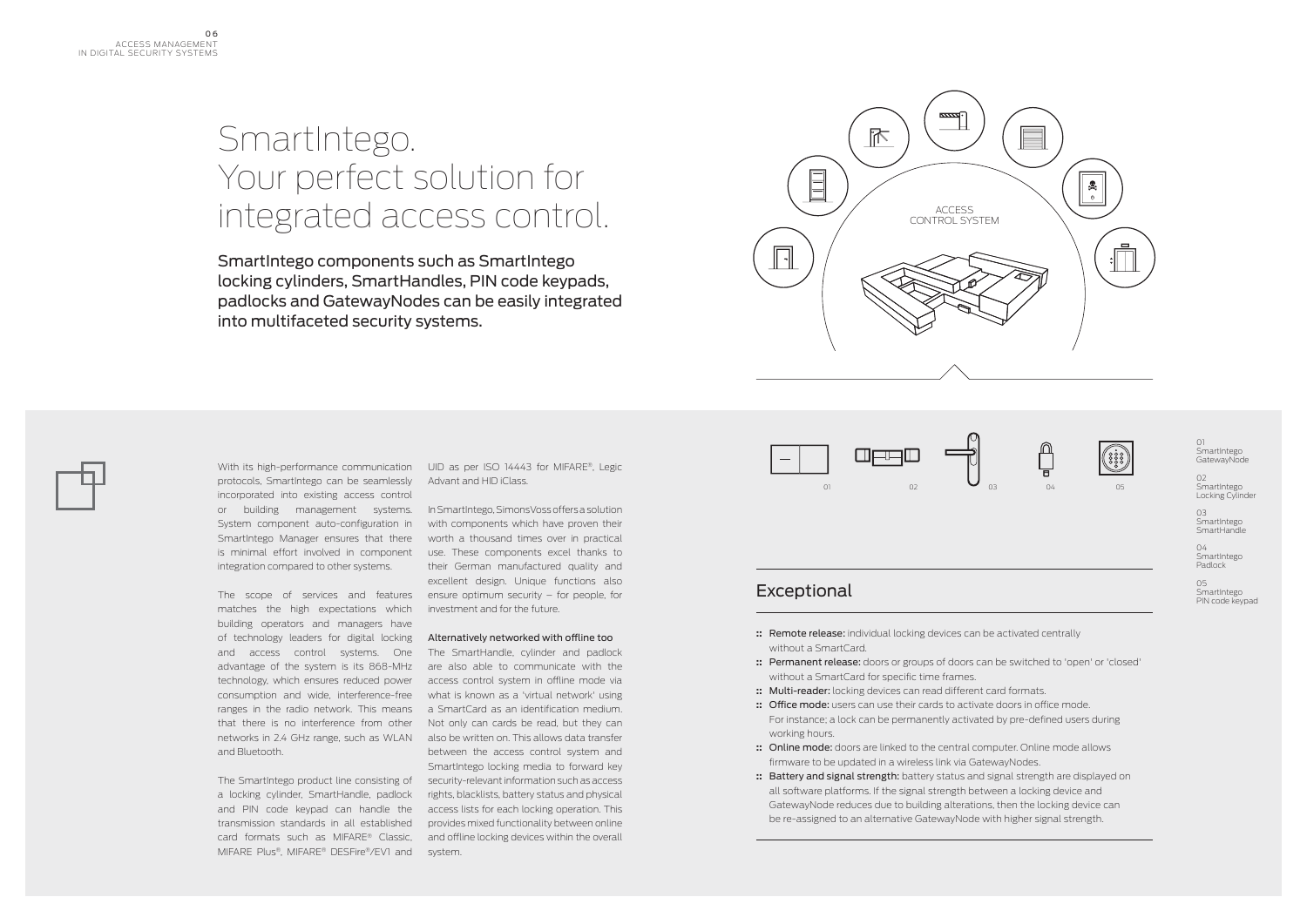# Perfectly engineered to the very last detail.

Experience, innovation and optimum quality play a key role wherever intelligent components are integrated into complex building technologies. SimonsVoss is setting standards worldwide with unparalleled German manufactured quality.





The SmartIntego Digital Locking Cylinder provides fit for purpose solutions throughout the building. Internal and external access points can be accommodated with examples such as doors off a corridor, offices, server rooms, laboratory's, riser cupboards and even securing remote buildings. Specific variants even cater for access points with anti-panic and fire door requirements for instance, the list is endless.

remarkable flexibility, the SmartIntego Digital Locking Cylinder is also extremely easy to fit.

In addition to a high security standard and as Euro Profile, Scandinavian Round or Oval, The digital locking cylinder matches its surroundings with an attractive, timeless design available in different versions, such and Swiss Round.

#### $09$ ACCESS MANAGEMENT IN DIGITAL SECURITY SYSTEMS

It is installed in minutes with no need for any wiring or drilling. Standard batteries reliably ensure up to 80,000 activations in an online network. An average battery life of five years can be expected in standby mode. Just like other SmartIntego components, locking cylinders are also maintenance-free.

# SmartIntego Digital Locking Cylinder Multifunctional and easy to assemble,

# even as a retrofit.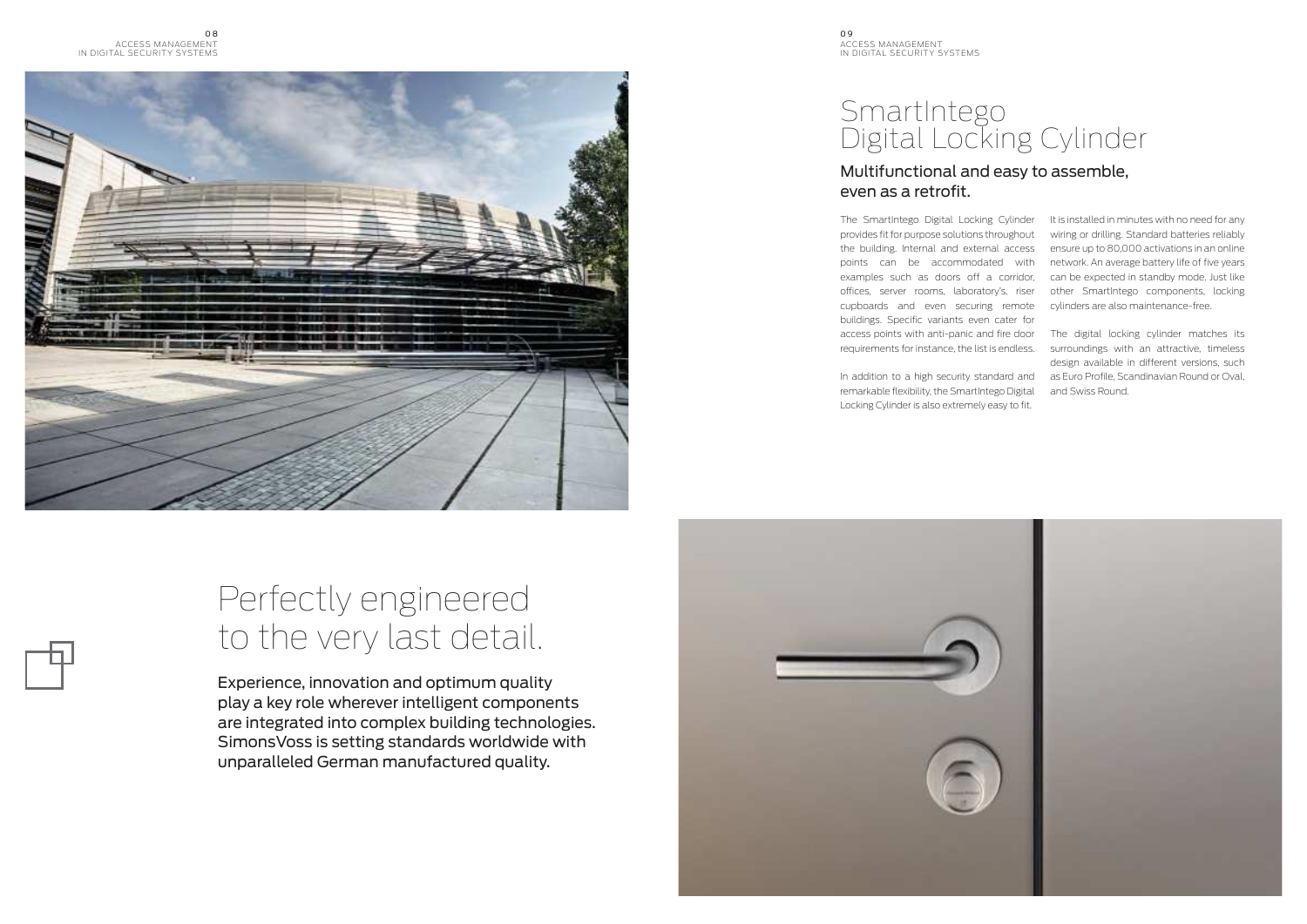Architects, planners and designers all agree: the SimonsVoss digital door handle is a leading solution in terms of technology and aesthetics. Its balanced design impresses even the most demanding decision makers.

In developing the wireless SmartIntego handle, it was also essential for SimonsVoss to focus on its special advantages for buildings with multiple users. SmartHandle uses a contactless system to communicate with identification media via the card reader integrated into the handle. The batteries perform for five years on average with up to 80,000 activations in online mode.



Another distinctive feature is the innovative snap-in installation. This simplified installation process can be utilised on doors up to 100 mm thickness without any need to drill additional holes. Honoured with the Red Dot Design Award, SmartHandle is an obvious choice wherever timeless elegance and stylish surroundings are desired. Euro Profile, Scandinavian Oval and Swiss Round versions are available.

In its DoorMonitoring design, SmartIntego SmartHandle becomes one of the most door or a forced intrusion are detected and compact door monitoring systems in the reported. The double locking in the locking world. Three integrated sensors – in the device satisfy insurance requirements fastening screw, the deadbolt contact and completely. As with all SmartIntego the inside handle – check the door status SmartHandles, the DoorMonitoring version and forward it to the access control system in real time. Security-critical information drilling or wiring to the door. There is even no such as 'Door open' (01), 'Door closed' (02), 'Door lock secured' (03) or 'Not locked' are reliably transmitted to the control centre.

Even exceeded time limits (04) on an open can be installed in minutes without any need to replace the existing locks.





# SmartIntego Digital SmartHandle

### Exceptional design. Excellent technology. Intelligent door surveillance with DoorMonitoring.





B A Bolt contact B Fastening screw C Inside handle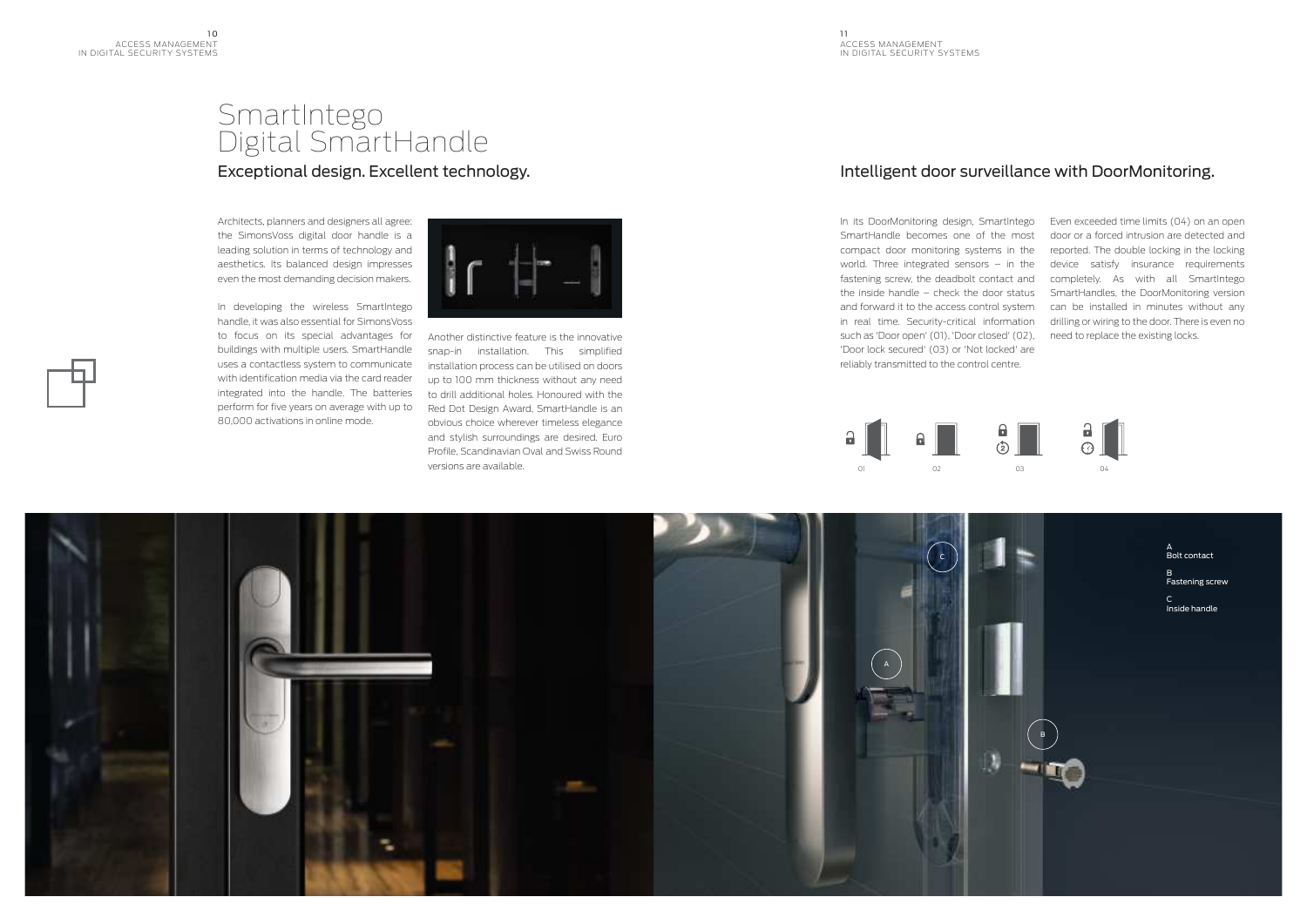Know-how is one of the key factors in ensuring success for every company. That is why knowledge is often protected in mounted indoors or outdoors without highsecurity areas in the same way as assets and possessions. The SmartIntego onto glass when required. Batteries last for Digital PinCode Keypad provides maximum up to 50,000 activations or up to ten years security in cases such as these. Access can only be gained using a SmartCard and by Design Award, the exceptional SmartIntego entering a four to eight digit code.

Produced with silver-coloured ABS polymer, the ultra-slim PIN code keypad can be wiring. It can be surface-mounted, also on stand-by. Honoured with the IF Product Digital PinCode Keypad functions reliably within a temperature range between  $-25$  °C and + 65 °C.

# **SmartIntego** Digital PIN Code Keypad Security times two: PIN code plus SmartCard.

# **GatewayNode** Seamlessly integrated. No ifs, no buts.

The GatewayNode ensures contiuned connectivity and acts as an intermediary device, facilitating two way communication between the SmartIntego locking products and the 3rd party access control system.



A series of unique characteristics transform the radio-based GatewayNode with an RS485 or TCP/IP interface (PoE 802.3af) into an exceptionally powerful access manager. Each GatewayNode is capable of communicating with up to 16 locking devices via an 868 MHz wireless connection. Thanks to its innovative internal components, it is capable of transmitting so-called white lists with up to 250 card holders from the access control system and stored locally within the locking device itself. Access through the doors is therefore assured in the event of an access control system failure.

# SmartIntego

1 3 ACCESS MANAGEMENT IN DIGITAL SECURITY SYSTEMS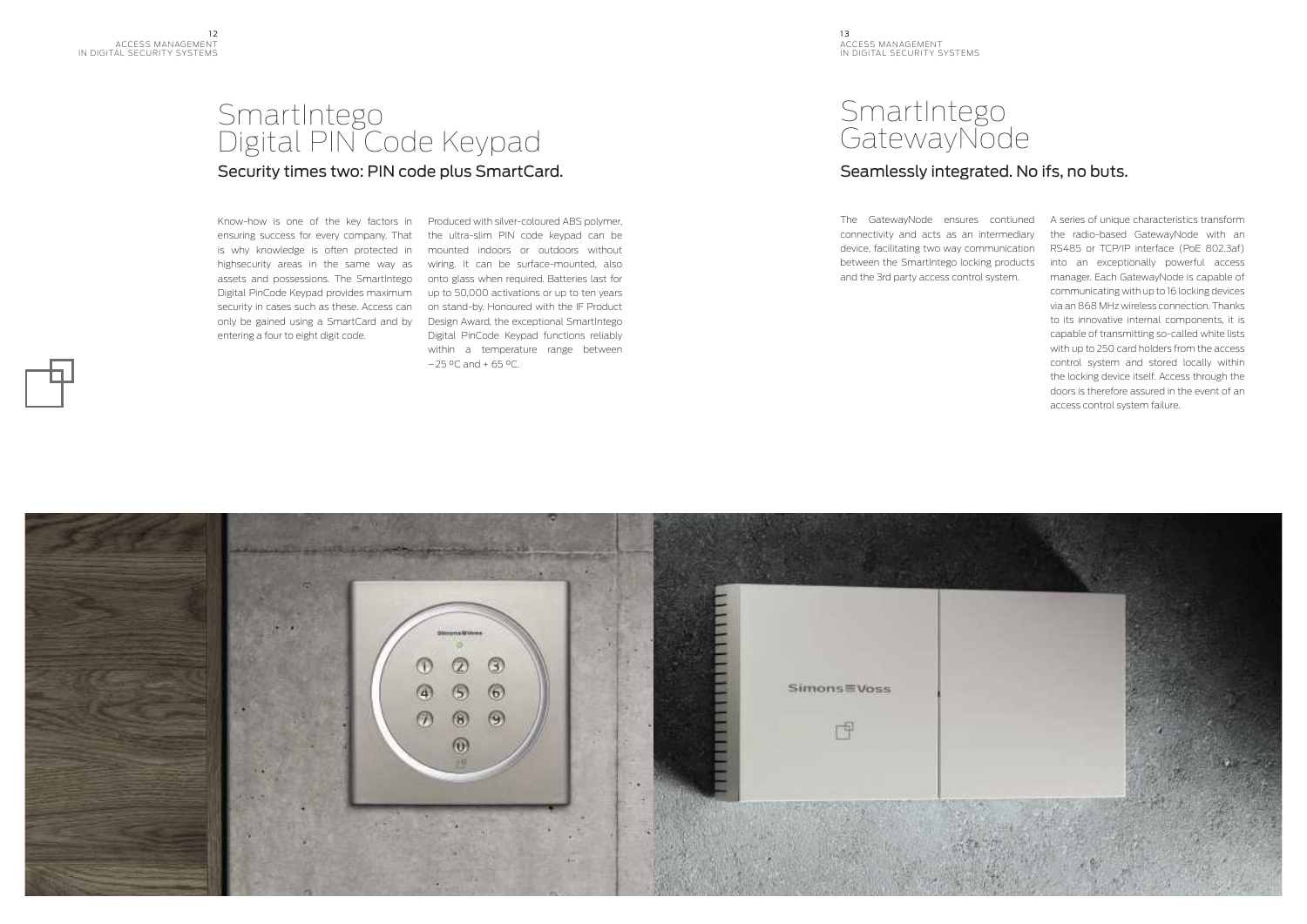1 4 ACCESS MANAGEMENT IN DIGITAL SECURITY SYSTEMS

1 5 ACCESS MANAGEMENT IN DIGITAL SECURITY SYSTEMS

With its high-performance communication protocols, SmartIntego can be seamlessly incorporated into existing access control or building management systems. In online mode, SimonsVoss handles and cylinders communicate directly with the security systems in the control centre via GatewayNodes and access control centres. The electronic intelligence in our system components represents state-of-the-art technology and future-proof investment.

Always fits wherever required. SmartIntego also offers maximum flexibility and future-proof design for the network connection.

Doors or locking devices without their own connection to a GatewayNode or repeater feature a virtual connection to the overall system. In offline mode, the SmartCard assumes the role of data carrier betwen the control centre and the locking device. Critical security information is written to the SmartCard and is then transferred to the locking device upon SmartCard presentation. Features such as access rights, blacklists, lock battery status and physical access lists are exchanged during each lock activation.

# SmartIntego network structure





SmartHandle, Digital Locking Cylinder, Padlock and PIN code keypad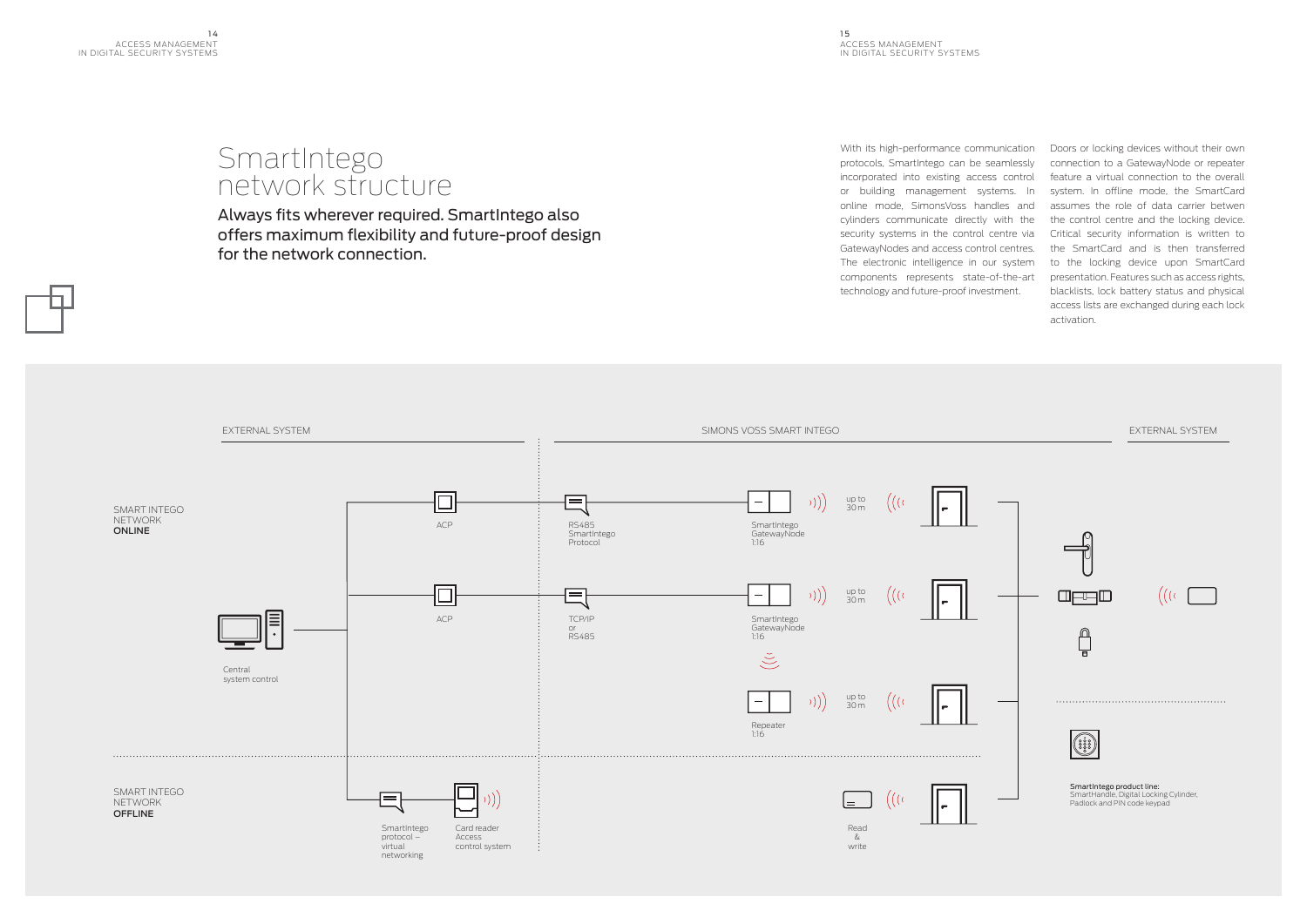### 01 Components successful worldwide

 More than 10,000 SimonsVoss digital locking access control systems, with over 1 million locking devices impress with their precision and reliability

in tough, practical use.

- 02 Supports all major card formats
- 03 Made in Germany

 MIFARE® Classic, Plus, DESFire®, EV1 and UID MIFARE ®, UID Legic Advant and UID HID® iClass (if UID complies with ISO standard 14443).

 The exchange of security-relevant information between the access system and SmartCard is guaranteed for each locking activation in offline mode.

### 06 Unique wireless technology

 All system components are developed and produced to the highest standards exclusively in Germany.

### 04 Minimal effort involved for integration

 Optimised communication protocols and with a high degree of automation thanks to SmartIntego Manager reduce the work involved to integrate SmartIntego substantially.

# 05 Optimally networked at all times – also virtually

Digital SmartHandle is available in Euro Profile, Swiss Round and Scandinavian Oval versions. There is also a Scandinavian Round version of the digital locking cylinder.

# 09 Perfect in form to the very last detail

Anything which is efficient and useful should also be as visually inspiring. The SmartIntego locking cylinder and the SmartIntego SmartHandle have been honoured with many design awards.

 Wider ranges in the wireless network due to 868-MHz technology ensures no unwanted interference from other networks, such as WLAN and Bluetooth in the 2.4 GHz range.

### 07 Flawless performance

 With their two integrated batteries, the SmartIntego locking cylinder and the SmartIntego SmartHandle provide up to 80,000 locking operations in online mode and up to 50,000 when offline and virtually networked. This ensures years of operation without the necessity to replace batteries.

### 08 Range of versions for every type of use

# Nine compelling reasons.

Why SmartIntego has special appeal for operators and managers of complex building systems.

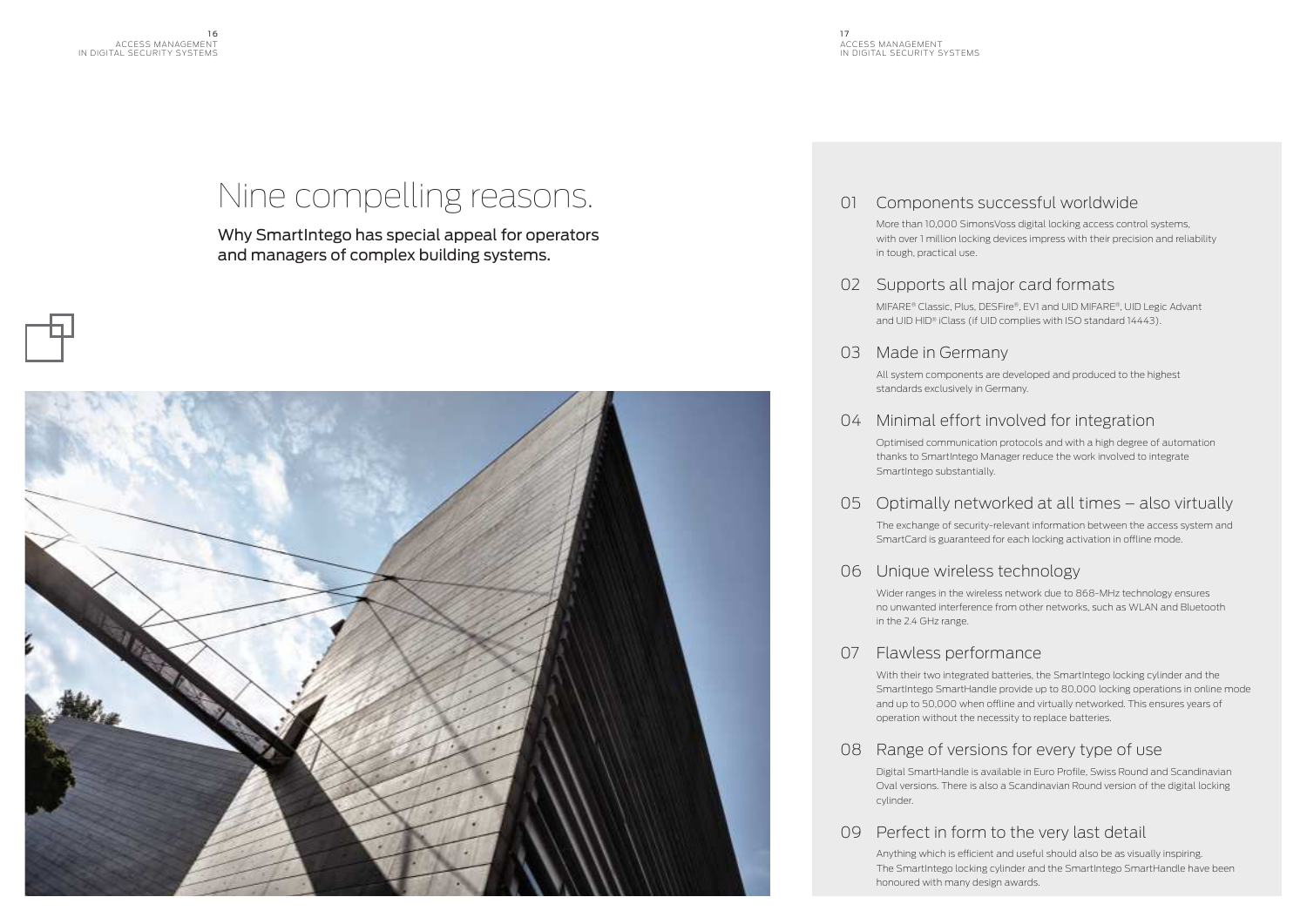Today, SimonsVoss is one of the undisputed technology leaders in the rapidly growing market for battery-operated digital locking since SimonsVoss has also met the and access control systems. More than requirements of the internationally 12,000 systems installed worldwide attest recognized environmental standard ISO to our lead in the sector.

employees and an excellent environment for enhancing performance behind all and logistics centre in Osterfeld in Saxony-Anhalt, Germany.



There are always highly motivated to demonstrate our commitment to We do not limit our responsibility to what takes place on our premises 14001 since 2014. We underwent testing by TÜV Rheinland on a voluntary basis environmental protection.

innovative product lines. At SimonsVoss, SimonsVoss is now successfully represented we continually work towards optimising on a local level through its own subsidiaries not only our solutions, but also our work in numerous countries such as Austria, the environments. At this point, we should UK, France, Italy, Sweden and Singapore as highlight a new, ultra-modern production well as in the Benelux and the Middle East.

Everything began with a revolutionary idea in Unterföhring, near Munich: What is produced when you replace conventional keys and cylinders with digital versions? The answer: the first radiocontrolled, cable-free locking and access control system in an elegant design featuring German manufactured quality.

# SimonsVoss. Our lead – Your benefit.